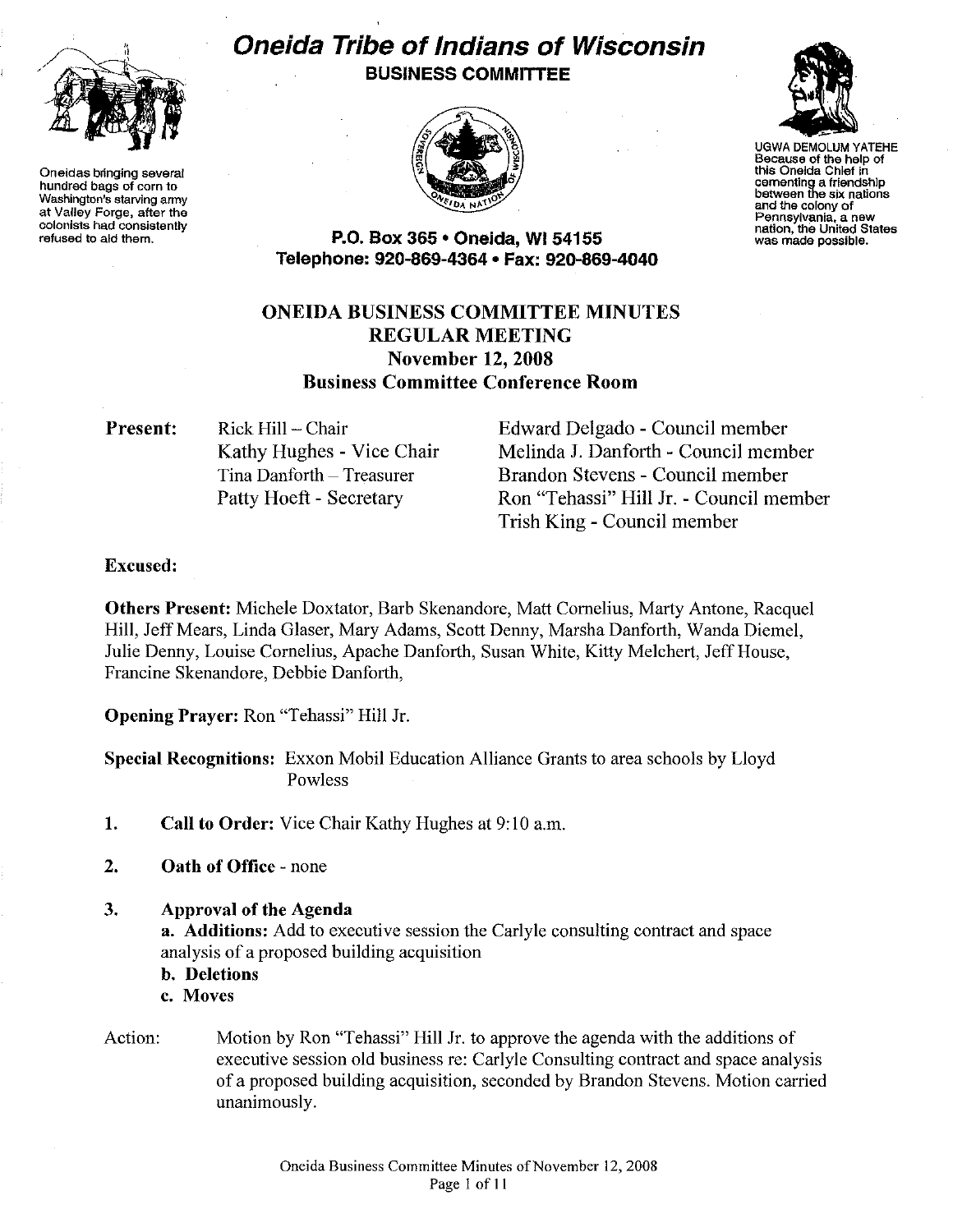# **4. Minutes to be Approved**

October 9, 2008 Special Business Committee Minutes

Action: Motion by Patty Hoeft to defer the Oct. 9, 2008 Special Business Committee minutes to the Nov. 26 Business Committee meeting, seconded by Melinda J. Danforth. Motion carried unanimously.

October 29,2008 Business Committee Minutes

Action: Motion by Melinda J. Danforth to approve the Oct. 29 Business Committee minutes with the corrections on page one capitalizing Tribe and on page four the action be capitalized, seconded by Trish King. Motion carried unanimously.

November 4, 2008 Special Business Committee Minutes

Action: Motion by Brandon Stevens to approve the Nov. 4 Special Business Committee minutes, seconded by Ron "Tehassi" Hill Jr. Motion carried unanimously.

## **S. Tabled Business**

October 16, 2008 Special Business Committee Minutes

**Excerpt from Oct.** 29, **2008:** Motion by Patty to table the Oct. 16, 2008 Special Business Committee minutes until the end of the meeting for corrections of adding Trish King excused at 2:15 p.m. and determining the individual vote or vote carried unanimously, seconded by Melinda J. Danforth. Motion carried unanimously.

## Action: Remains on table.

#### 6. **Reports**

a. Ombudsman (monthly) Matt Cornelius

- Action: Motion by Ed Delgado to accept the Ombudsman monthly report, seconded by Melinda J. Danforth. Motion carried unanimously.
- Action: Motion by Ed Delgado to move the Ombudsman monthly reports to quarterly reports, seconded by Melinda J. Danforth. Motion carried unanimously.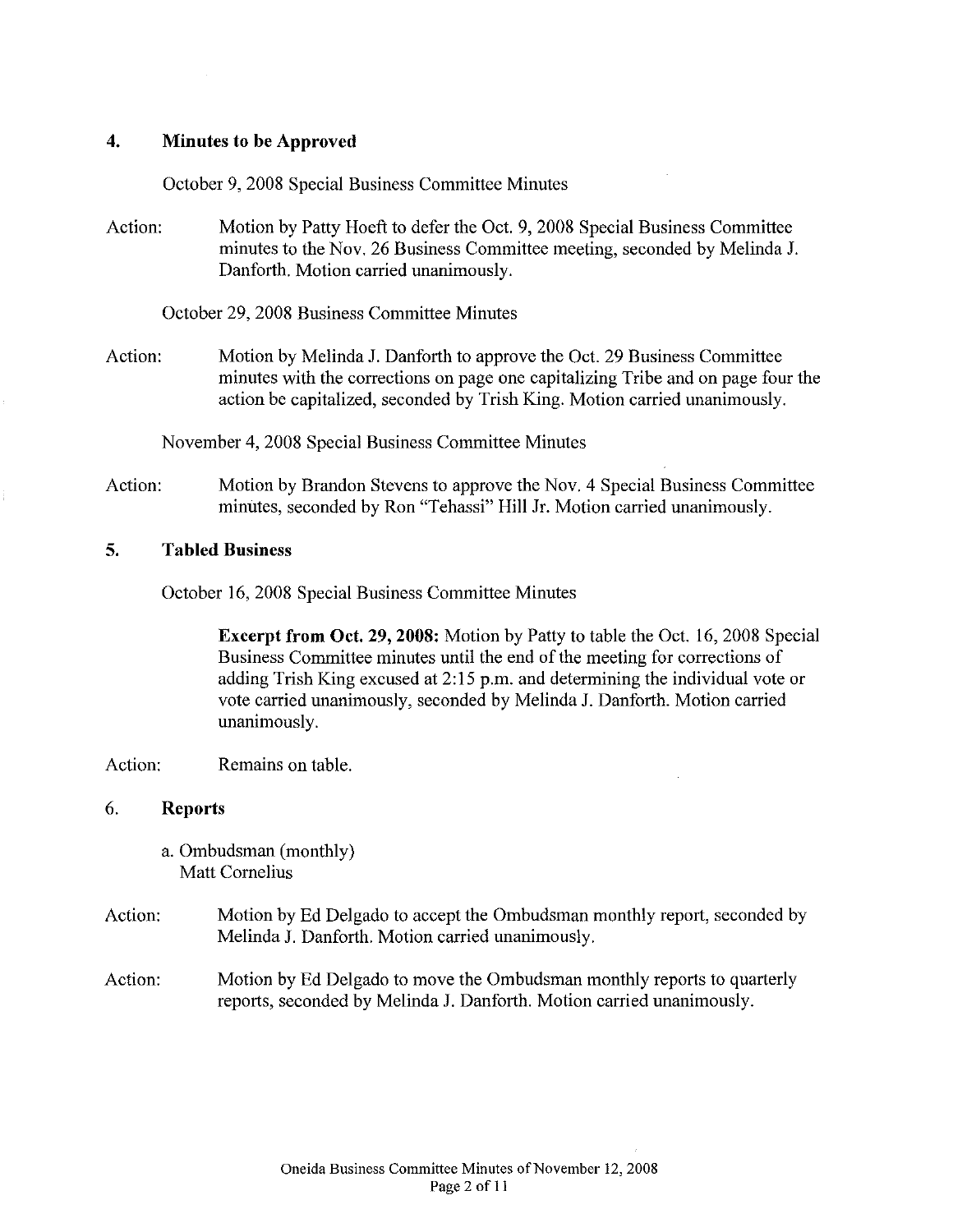7. **Travel Reports** 

1. Trish King RE: Approve Natural Resources Board of Directors & DNR Top Administration Meeting in Eagle River, WI Oct. 22, 2008

Action: Motion by Ron "Tehassi" Hill Jr. to approve the travel report regarding Natural Resources Board of Directors and DNR Top Administration meeting in Eagle River, WI on October 22, 2008, seconded by Melinda J. Danforth. Motion carried unanimously.

2. Ron "Tehassi" Hill Jr. RE: Approve NCAI report in Phoenix, AZ Oct. 19-22, 2008

Action: Motion by Ed Delgado to accept the travel report regarding National Congress of American Indians in Phoenix, AZ Oct. 19 through 22, 2008, seconded by Brandon Stevens. Motion carried unanimously.

### **8. Follow up Reports/Be Directives from Previous Meetings**

1. Trish King Housing Taskforce RE: Emergency Housing Plan

**Excerpt from Oct. 1, 2008:** Motion by Trish King to accept the report, support Option A and defer the plan back to the taskforce to return in 30 days, seconded by Patty Hoeft. Motion carried unanimously.

Note: Tina Danforth arrived at 9:27 a.m.

- Action: Motion by Trish King to support the recommendation of continuing the current process, improve relationships with all resources and accept the report, seconded by Ed Delgado. Motion carried unanimously.
	- 2. Tina Danforth Paul Van Noie

RE: Emergency Gas Tax

**Excerpt from Oct. 15, 2008:** Motion by Ed Delgado to defer for a maximum of 30 days and have the Chief Financial Officer work with retail to have a financial analysis ofthis proposal and to allow Legislative Reference Office to reformat the draft resolution, seconded by Patty Hoeft. Motion carried unanimously.

Note: Rick Hill arrived at 9:49 a.m.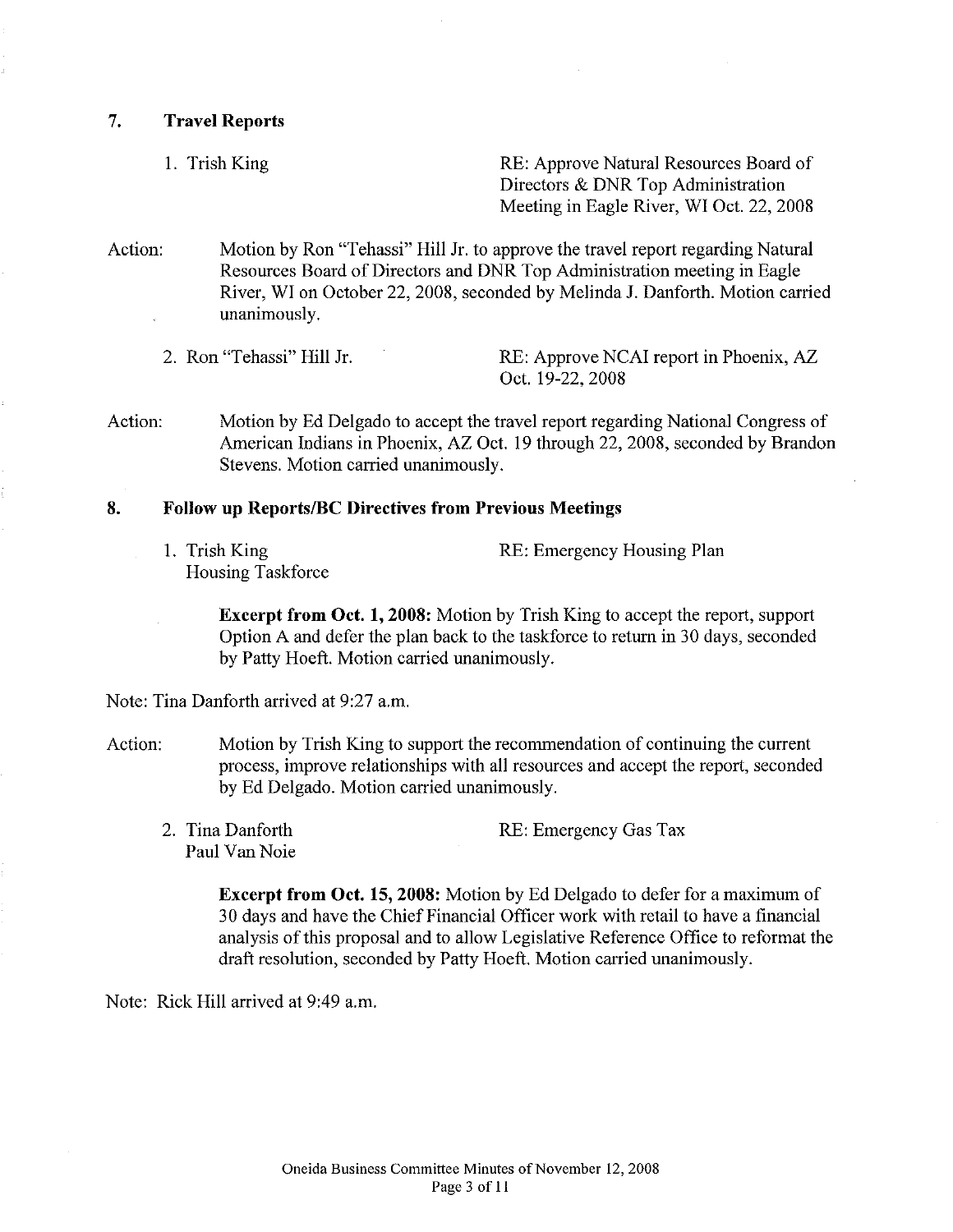Action: Motion by Ed Delgado to pass the emergency resolution regarding the state excise tax exemption on gas purchases for all Oneida tribal members, seconded by Tina Danforth. For: Ed Delgado, Ron "Tehassi" Hill Jr. Oppose: Trish King, Patty Hoeft, Tina Danforth, Kathy Hughes, Melinda J. Danforth, Brandon Stevens. Motion failed.

Tina Danforth: For the record, I oppose because the resolution is written with conflicting statements jumping from fuel tax to excise tax and it's not consistent. That's why I don't support the resolution. I support the concept.

- Action: Motion by Trish King to defer the policy issue of the state excise tax exemption on gas purchases for all Oneida tribal members and resolution to the Legislative Operating Committee and request that Councilman Delgado to sponsor that, seconded by Brandon Stevens. Motion carried unanimously.
- Action: Amendment to the motion by Tina Danforth to return a report to the Business Committee in 45 days, seconded by Ed Delgado. Motion carried unanimously.
	- 3. Kathy Hughes RE: Evening meeting for reports

**Excerpt from Oct.** 29, **2008:** Motion by Patty Hoeft to defer the evening meeting for reports to the Nov. 12 Business Committee meeting, seconded by Trish King. Motion carried unanimously.

- Action: Motion by Kathy Hughes to defer the evening meeting for reports to the Nov. 26 Business Committee meeting, seconded by Patty Hoeft. Motion carried unanimously.
	- 4. Patty Hoeft RE: Concerns with GTC packet

**Excerpt from Oct.** 29, **2008:** Motion by Patty Hoeft to bring back a report regarding the questions of the General Tribal Council packet to the Nov. 12 Business Committee meeting, seconded by Ed Delgado. Motion carried unanimously.

- Action: Motion by Tina Danforth to allow Louise Cornelius and Racquel Hill as Election Board members to meet with the Law Office to identify the legal issues they can pursue to remedy their issues around the disclosure of information and it is only to identify the issues and that report be brought back, seconded by Trish King. Motion carried unanimously.
	- 5. Development Team RE: Update Report

**Excerpt from Oct.** 29, **2008:** Motion by Trish King to direct the Development Team to provide regular update reports to the Business Committee starting Nov. 12, seconded by Melinda J. Danforth. Motion carried unanimously.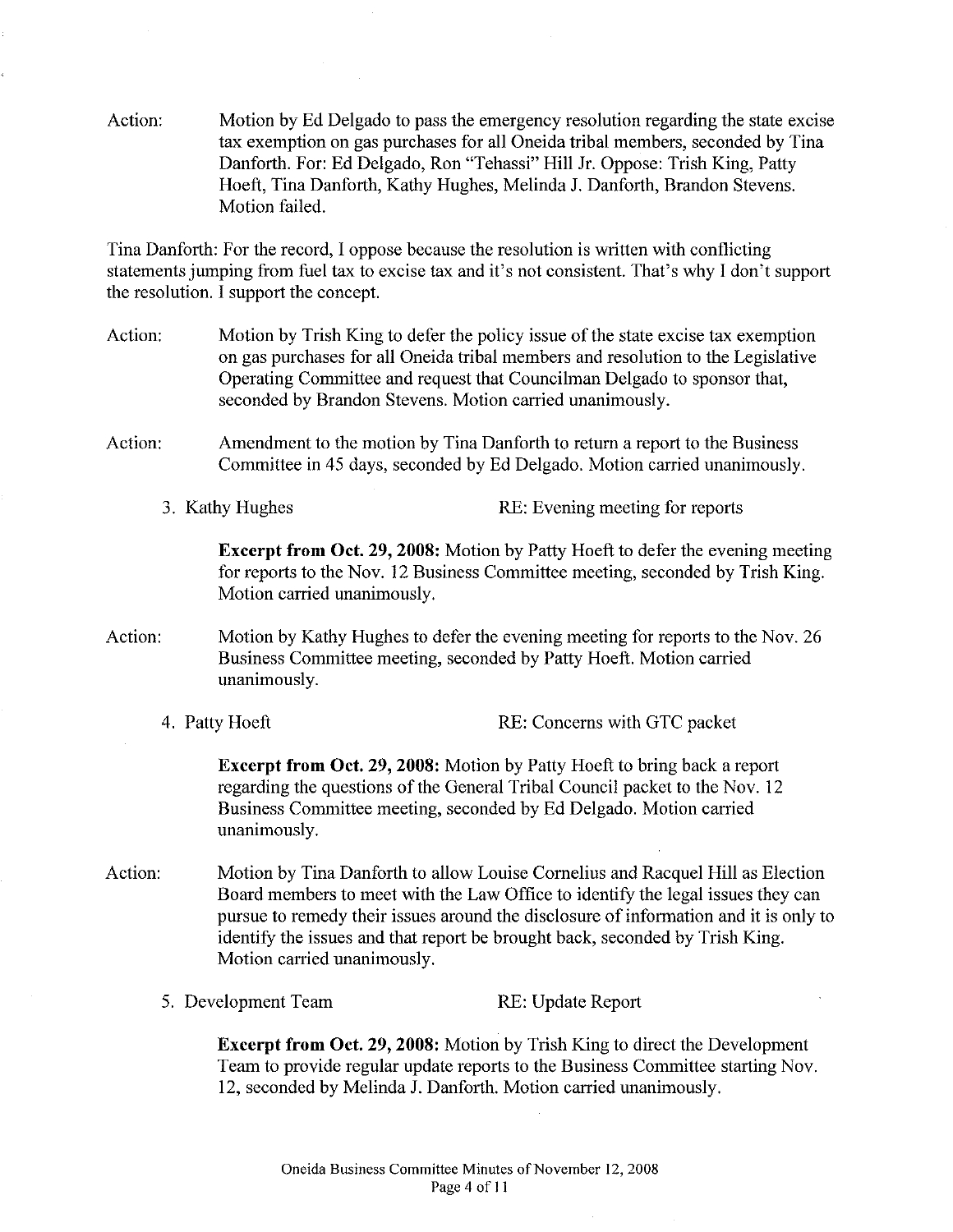| Action: | Motion by Tina Danforth to move the Development Team update report to    |
|---------|--------------------------------------------------------------------------|
|         | executive session and to be identified as the New York Development Team, |
|         | seconded by Trish King. Motion carried unanimously.                      |

#### **9. New Business**

- **a. Resolutions**
- 

1. Bill Gollnick RE: Redesign of BIA Welfare Assistance Program

Action: Motion by Ed Delgado to adopt Resolution 11-12-08-A Redesign of the BIA Welfare Assistance Program for CY 2008 and Subsequent Years, seconded by Ron "Tehassi" Hill Jr. Motion carried unanimously.

2. Debbie Thundercloud RE: Approve to support State of WI/Dept. of Justice CY 2009 County Tribal Law Enforcement Grant- Outagamie Co.

Enforcement Grant- Brown Co.

Action: Motion by Trish King to adopt Resolution 11-12-08-B State of Wisconsin/Department of Justice CY 2009 County Tribal Law Enforcement Grant- Outagamie Co., seconded by Ed Delgado. Motion carried unanimously.

3. Debbie Thundercloud RE: Approve to support State of WI/Dept. of Justice CY 2009 County Tribal Law

Action: Motion by Trish King to adopt Resolution 11-12-08-C State of Wisconsin/Department of Justice CY 2009 County Tribal Law Enforcement Grant- Brown Co., seconded by Kathy Hughes. Motion carried unanimously.

- 4. Ed Delgado Susan White RE: Northern Trust Custody Agreement
- Action: Motion by Trish King to adopt Resolution 11-12-08-D Approving a Limited Waiver of Sovereign Immunity for The Northern Trust Company Master Custody Agreement with the Oneida Trust Committee, seconded by Ron "Tehassi" Hill Jr. Motion carried unanimously.

Note: This is a limited waiver of sovereign immunity resolution.

- **b. Requests**
- 1. Debbie Danforth Oneida School Board

RE: Approve to fill school board vacancies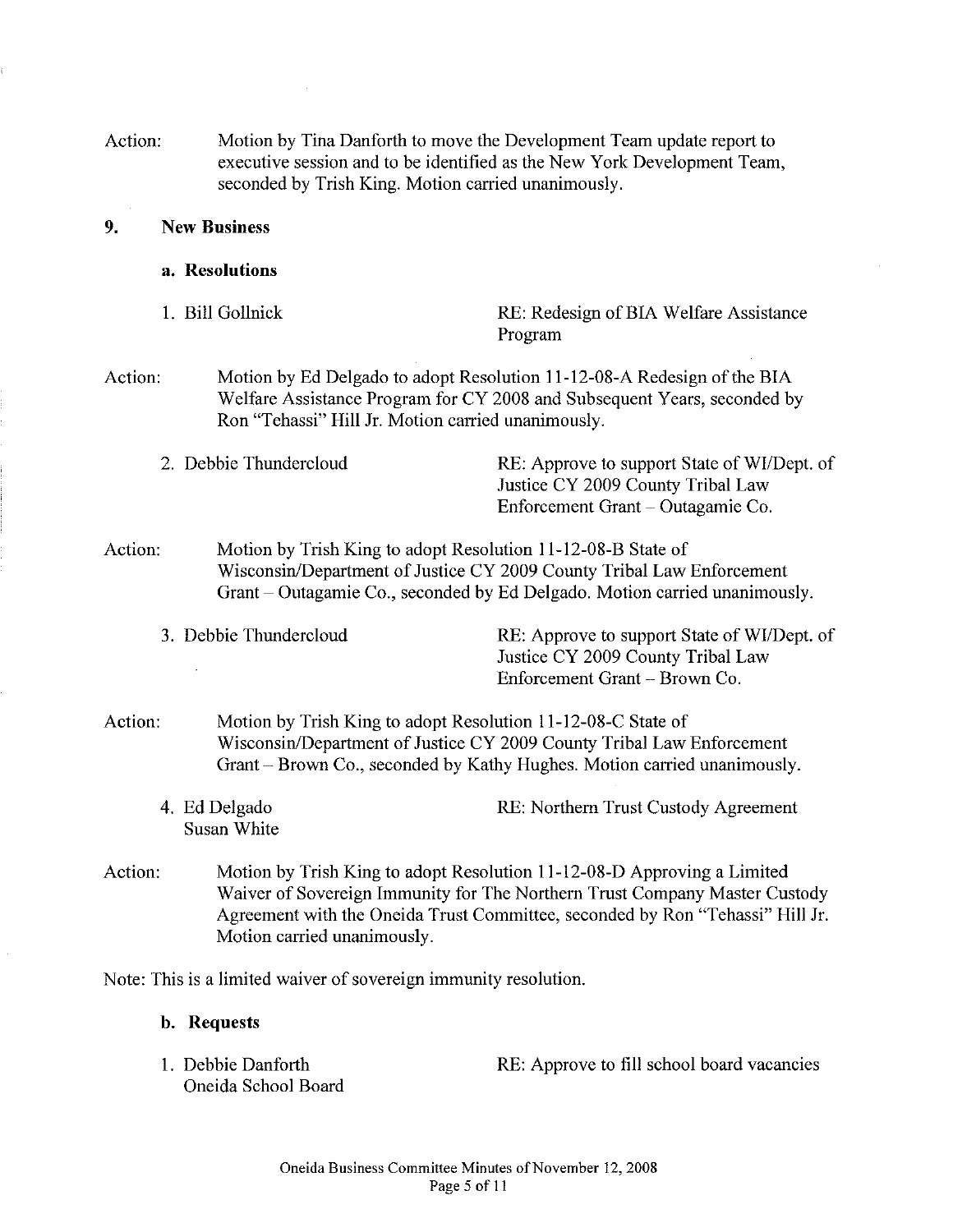Action: Motion by Melinda J. Danforth to approve the request to have Tracy Metoxen remain and fill Jim Martin's position, Michael Redhail fill Tehassi Hill's position, Georgia Foolbull fill Stacy Nieto's position all until July 2009 and to have Leanne Skenandore's position be posted for volunteers expiring in 2011, seconded by Ron "Tehassi" Hill Jr. For: Patty Hoeft, Ed Delgado, Kathy Hughes, Tina Danforth, Melinda J. Danforth, Brandon Stevens, Ron "Tehassi" Hill Jr. Abstain: Trish King. Motion carried.

| 2. Rick Hill | RE: Approve recommendations for Oneida |
|--------------|----------------------------------------|
|              | <b>Airport Hotel Corporation Board</b> |

- Action: Motion by Brandon Stevens to accept the recommendations of appointing Jim Van Stippen and Terry Cornelius to the Oneida Airport Hotel Corporation Board, seconded by Ed Delgado. Motion carried unanimously.
	- 3. Rick Hill RE: Pardon Committee Appointments
- Action: Motion by Patty Hoeft to accept the recommendation of the Pardon Screening Committee and alternates for 2008 through 2011, seconded by Brandon Stevens. Motion carried unanimously.

#### **c. Travel Requests**

I. Tina Danforth RE: Approve to attend Global Gaming Expo in Las Vegas, NV Nov. 18-20, 2008

Action: Motion by Ed Delgado to approve Tina Danforth to attend the Global Gaming Expo in Las Vegas, NV Nov. 18 through 20, 2008 seconded by Melinda J. Danforth. Motion carried unanimously.

#### **10. Finance Committee**

|         | 1. Tina Danforth                                          | RE: Approve Finance Committee Minutes<br>of Sept. 26, 2008               |
|---------|-----------------------------------------------------------|--------------------------------------------------------------------------|
| Action: | 2008, seconded by Trish King. Motion carried unanimously. | Motion by Kathy Hughes to approve Finance Committee minutes of Sept. 26, |

- 2. Tina Danforth RE: Approve Finance Committee Minutes of Oct 10, 2008 & Special Finance Committee Minutes of Oct. 14, 2008
- Action: Motion by Brandon Stevens to approve the Finance Committee minutes of Oct. 10 and Special Finance Committee minutes of Oct. 14, 2008, seconded by Kathy Hughes. For: Ed Delgado, Trish King, Kathy Hughes, Tina Danforth, Melinda J.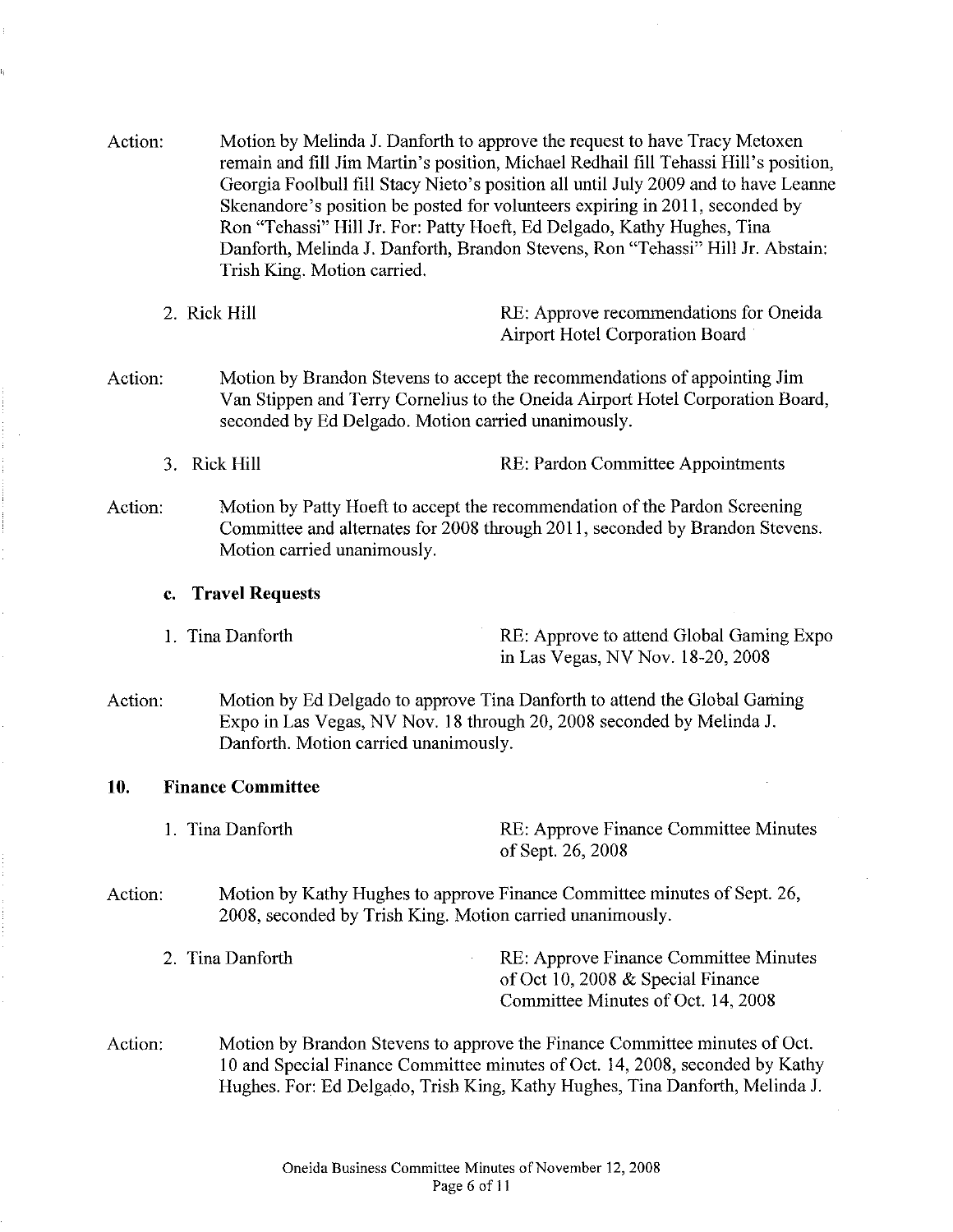Danforth, Brandon Stevens, Ron "Tehassi" Hill Jr. Oppose: Patty Hoeft. Motion carried.

- 3. Tina Danforth RE: Approve Finance Committee Minutes of Oct. 24, 2008
- Action: Motion by Kathy Hughes to approve the Finance Committee minutes of Oct. 24, 2008, seconded by Trish King. For: Ed Delgado, Trish King, Kathy Hughes, Brandon Stevens, Ron "Tehassi" Hill Jr. Oppose: Patty Hoeft, Melinda J. Danforth. Abstain: Tina Danforth. Motion carried.

#### **11. Legislative Operating Committee ( LOC)**

- Action: Action: Action: Action: 1. Trish King **RE:** Approve LOC Minutes of Aug. 8, 2008 Motion by Melinda J. Danforth to approve the LOC minutes of Aug. 8, 2008, seconded by Ed Delgado. Motion carried unanimously. 2. Trish King RE: Approve LOC Minutes of Oct. 6, 2008 Motion by Ed Delgado to approve the LOC minutes of Oct. 6, 2008, seconded by Trish King. Motion carried unanimously. 3. Trish King RE: Approve LOC Minutes of Oct. 17, 2008 Motion by Kathy Hughes to approve the LOC minutes of Oct. 17, 2008, seconded by Trish King. Motion carried unanimously. 4. Trish King **RE:** Emergency Adoption of the Tattoo & Body Piercing Law Motion by Ed Delgado to adopt Resolution 11-12-08-E Emergency Adoption of the Tattoo and Body Piercing Law, seconded by Brandon Stevens. For: Patty Hoeft, Ed Delgado, Trish King, Tina Danforth, Melinda J. Danforth, Brandon Stevens, Ron "Tehassi" Hill Jr. Abstain: Kathy Hughes. Motion carried. 5. Trish King RE: Public Hearing date of Dec. 23, 2008 for the Tattoo & Body Piercing Law Action: Motion by Patty Hoeft to approve the public hearing date of Dec. 23, 2008 for the Tattoo and Body Piercing Law, seconded by Kathy Hughes. Motion carried unanimously.
- **12. Treasurer's Report**  none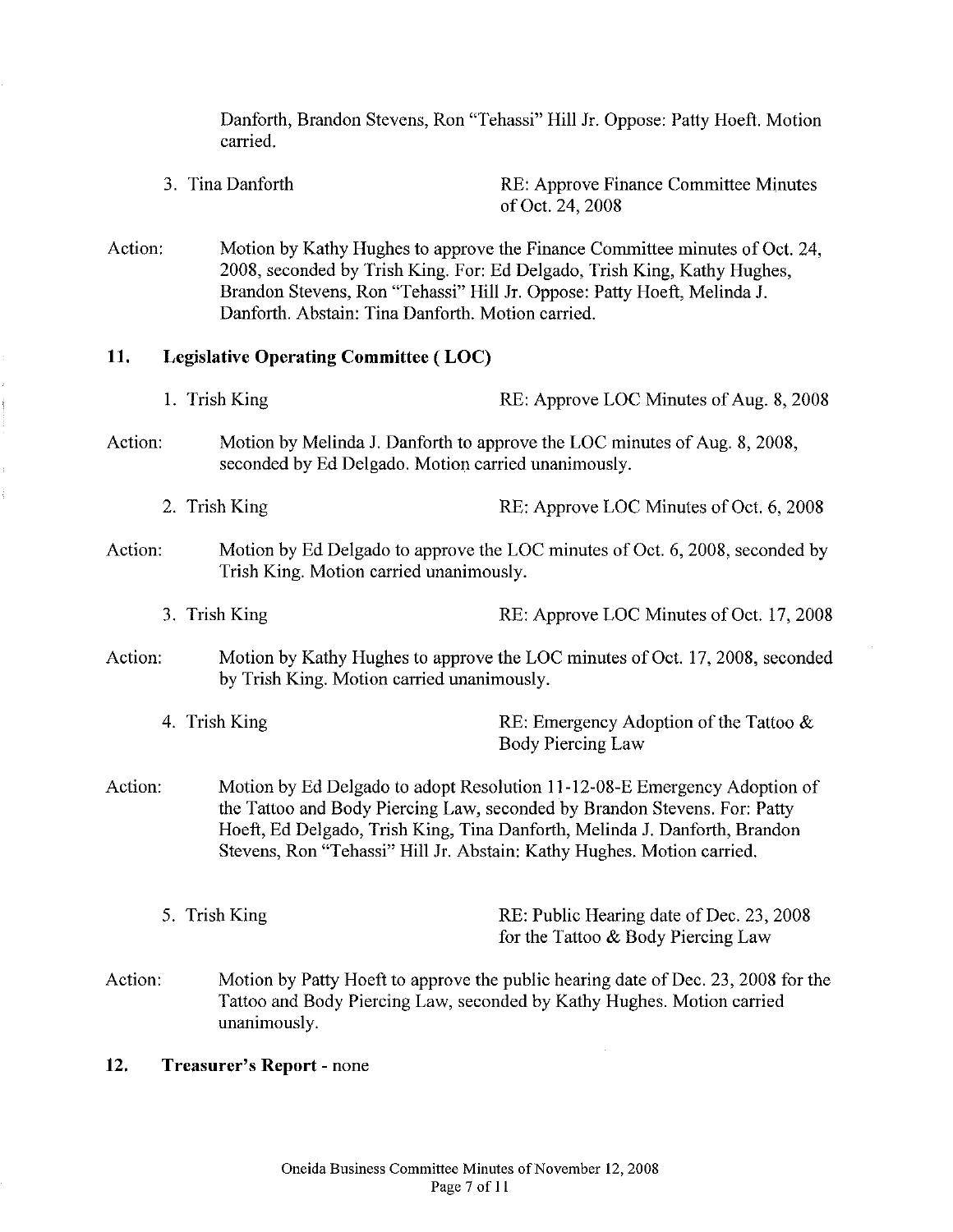#### **13. Oneida Business Committee Planning** - none

- **14. Executive Staff Meeting**  none
- **15. Legislative Affairs Update-** none

#### **16. Executive Session**

Action: Motion by Patty Hoeft to go into executive session at 11:23 a.m., seconded by Trish King. Motion carried unanimously.

Note: The Business Committee recessed at 12:04 p.m. and reconvened at I :30 p.m. with all the BC members present except Ron "Tehassi" Hill Jr. who was excused to attend a meeting in LCO.

Note: Tina Danforth was excused at 4:10 p.m.

Action: Motion by Kathy Hughes to come out of executive session at  $4:40$  p.m., seconded by Patty Hoeft. Motion carried unanimously.

#### **a. Tabled Business** - none

### **b. Old Business**

I. Tina Danforth RE: Sub-Committee year-end report

**Excerpt from Oct. 29, 2008:** Motion by Tina Danforth to accept the report and to defer the financial planning to the Treasurer's office and to report back at the Nov. 12 Business Committee meeting, seconded by Melinda J. Danforth. Motion carried unanimously.

- Action: Motion by Patty Hoeft to defer the Sub-Committee year-end report to the Nov. 26 Business Committee meeting, seconded by Trish King. Motion carried unanimously.
	- 2. Paul Van Noie Terry Cornelius RE: OBC Approval of Consent Letter

**Excerpt from Nov. 4, 2008:** Motion by Tina Danforth to defer the guaranty and the promissory note to the Nov. 12 Business Committee meeting to be brought back in finalized form with the necessary changes that were discussed today, seconded by Brandon Stevens. Motion carried unanimously.

Action: Motion by Kathy Hughes to defer the approval of the consent letter to the Chair's office to set up a meeting with the owners, seconded by Brandon Stevens. Motion carried unanimously.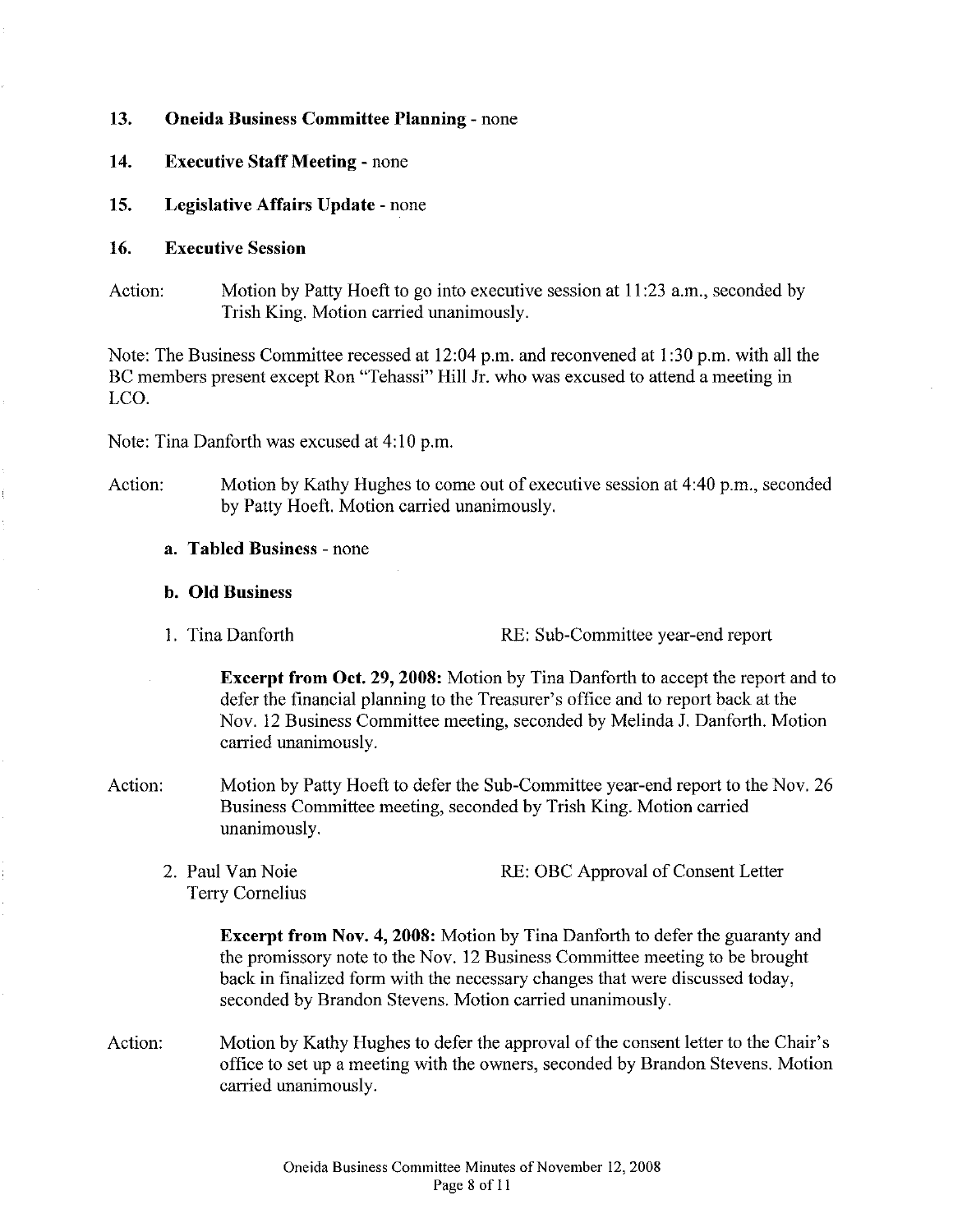3. Legislative Affairs RE: Carlyle Consulting Contract

- Action: Motion by Ed Delgado to approve the Carlyle consulting contract, seconded by Patty Hoeft. For: Patty Hoeft, Ed Delgado, Trish King. Abstain: Kathy Hughes, Melinda J. Danforth, Brandon Stevens. Motion carried.
	- 4. Debbie Thundercloud Paul Witek

RE: Space Allocation Plans for a proposed building acquisition

Action: Motion by Kathy Hughes to refer back to the General Manager and Chief Financial Officer for an analysis of actual space needs and a value of vacated retail space and financial impact for the moves and financial options for the acquisition, seconded by Patty Hoeft. Motion carried unanimously.

**c. New Business-** none

#### **d. Legislative Affairs Update** -none

- **e. Attorney Brief**
- Action: Motion by Kathy Hughes to accept the attorney brief as FYI, seconded by Patty Hoeft. Motion carried unanimously.

#### **f. Audit Committee**

- **1.** Ed Delgado RE: Approve Special Audit Committee Minutes of May 2, 2008
- Action: Motion by Patty Hoeft to approve the Special Audit Committee minutes of May 2, 2008, seconded by Ed Delgado. Motion carried unanimously.
	- 2. Ed Delgado **RE:** Approve Special Audit Committee Minutes of Sept. 4, 2008
- Action: Motion by Patty Hoeft to approve the Special Audit Committee minutes of Sept. 2, 2008, seconded by Kathy Hughes. Motion carried unanimously.
	- 3. Ed Delgado RE: Approve Special Audit Committee Minutes of Sept. **11,** 2008

**Excerpt from Oct. 29, 2008:** Motion by Ed Delgado to defer the audit report and audit minutes of May 2, Sept. 4, and Sept. 11, 2008 to the Nov. 12 Business Committee meeting, seconded by Trish King. Motion carried unanimously.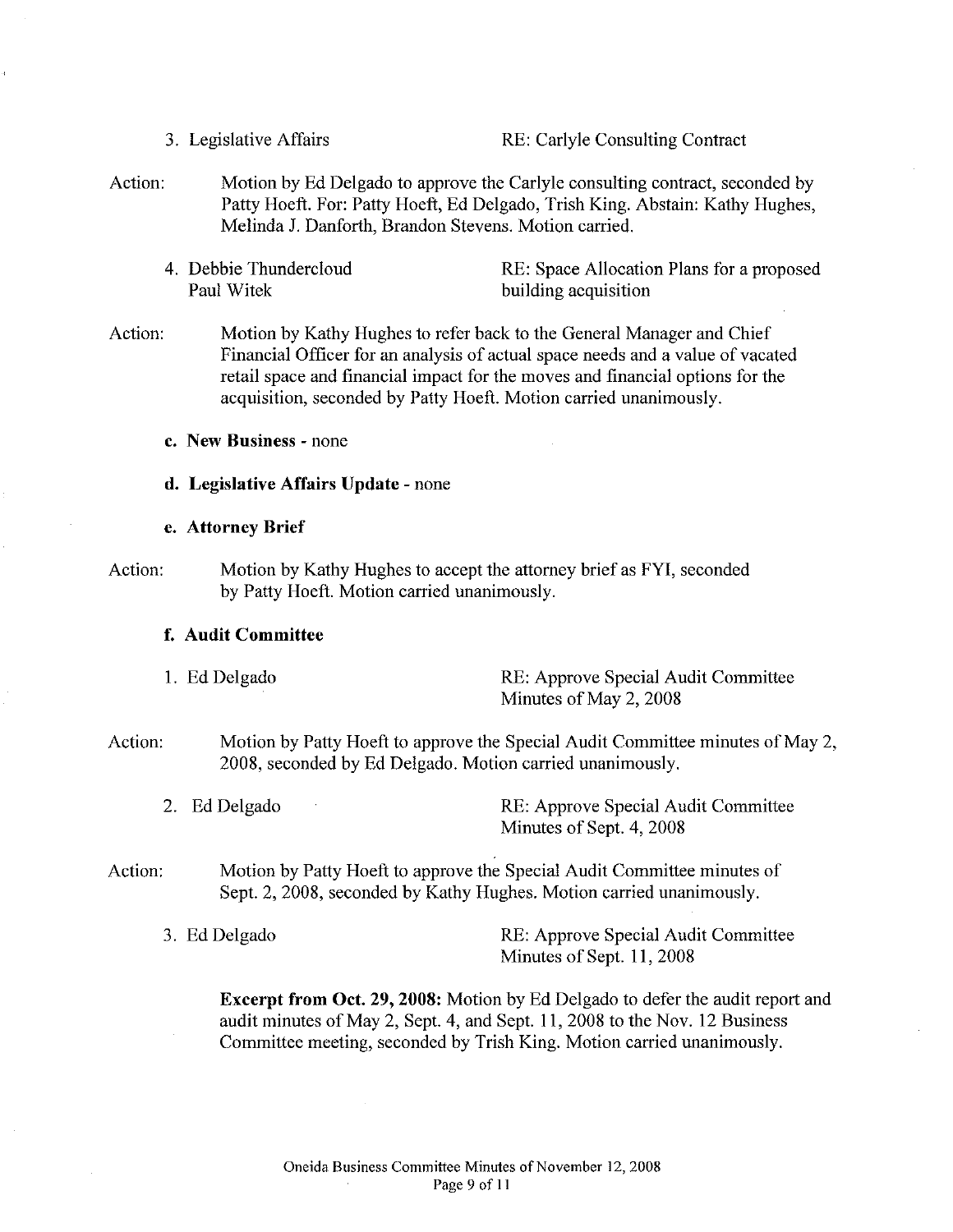| Action:                                    |                              | Motion by Kathy Hughes to approve the Special Audit Committee minutes of<br>Sept. 11, 2008, seconded by Brandon Stevens. Motion carried unanimously.                                                                                                                             |  |  |
|--------------------------------------------|------------------------------|----------------------------------------------------------------------------------------------------------------------------------------------------------------------------------------------------------------------------------------------------------------------------------|--|--|
| Action:                                    |                              | Motion by Melinda J. Danforth to direct the Audit Committee to develop a policy<br>that addresses criteria to be used to be determined when an audit becomes a public<br>document, seconded by Patty Hoeft. Motion carried unanimously.                                          |  |  |
|                                            | 4. Ed Delgado                | RE: McGladery Contract Audit Committee<br>Training                                                                                                                                                                                                                               |  |  |
| Action:                                    |                              | Motion by Kathy Hughes to approve the McGladery contract for Audit<br>Committee training with limited waiver of sovereign immunity, seconded by<br>Melinda J. Danforth. Motion carried unanimously.                                                                              |  |  |
|                                            | 5. Ed Delgado                | RE: Information Security Audit                                                                                                                                                                                                                                                   |  |  |
| Action:                                    |                              | Motion by Melinda J. Danforth to request the General Manager to provide<br>an update on the status of the policy development as directed by the Business<br>Committee on June 11, 2008 and to be brought back in 30 days, seconded by Ed<br>Delgado. Motion carried unanimously. |  |  |
|                                            | 6. Ed Delgado                | RE: Approve Internal Audit Report                                                                                                                                                                                                                                                |  |  |
| Action:                                    |                              | Motion by Patty Hoeft to approve the Internal Audit report, seconded by Ed<br>Delgado. For: Patty Hoeft, Ed Delgado, Trish King, Kathy Hughes, Brandon<br>Stevens. Abstain: Melinda J. Danforth. Motion carried.                                                                 |  |  |
| Action:                                    | unanimously.                 | Motion by Kathy Hughes to direct the Chief Financial Officer to provide a follow<br>up on the land acquisition fund, seconded by Trish King. Motion carried                                                                                                                      |  |  |
|                                            | 7. Ed Delgado                | RE: Approve Audit Committee Minutes of<br>May 22, 2008                                                                                                                                                                                                                           |  |  |
| Action:                                    |                              | Motion by Patty Hoeft to approve the Audit Committee minutes of May 22, 2008,<br>seconded by Melinda J. Danforth. Motion carried unanimously.                                                                                                                                    |  |  |
| g. Oneida Enterprise Development Authority |                              |                                                                                                                                                                                                                                                                                  |  |  |
|                                            | 1. New York Development Team | RE: Update Report                                                                                                                                                                                                                                                                |  |  |
| Action:                                    | Motion carried unanimously.  | Motion by Patty Hoeft to accept the verbal update, seconded by Kathy Hughes.                                                                                                                                                                                                     |  |  |

 $\bar{z}$